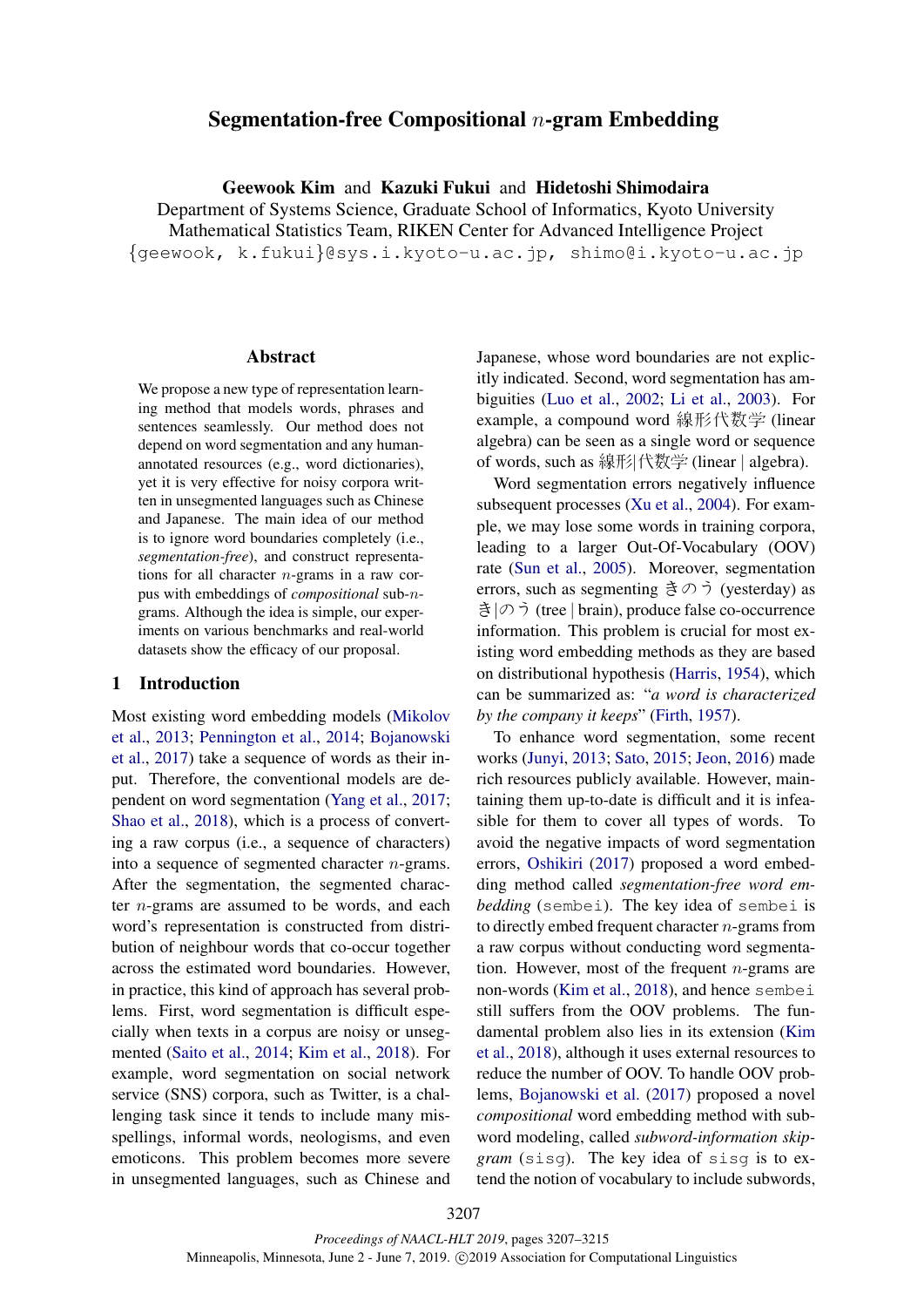

Figure 1: A Japanese tweet with manual segmentation. (a) is the segmentation result of a widely-used word segmenter which conventional word embedding methods are dependent on. (b) and (c) show the embedding targets and their co-occurrence information to be considered in our proposed method scne on the boundaries of 数|学 and 学|勉. Unlike conventional word embedding methods, scne considers all possible character *n*-grams on all boundaries (e.g., 線形, 形代,  $\triangle$ |数,  $\cdots$ ) in the raw corpus without segmentation.

namely, substrings of words, for enriching the representations of words by the embeddings of its subwords. In sisg, the embeddings of OOV (or unseen) words are computed from the embedings of their subwords. However, sisg requires word segmentation as a prepossessing step, and the way of collecting co-occurrence information is dependent on the results of explicit word segmentation.

For solving the issues of word segmentation and OOV, we propose a simple but effective unsupervised representation learning method for words, phrases and sentences, called *segmentation-free compositional* n*-gram embedding* (scne). The key idea of scne is to train embeddings of character n-grams to compose representations of all character  $n$ -grams in a raw corpus, and it enables treating all words, phrases and sentences seamlessly (see Figure 1 for an illustrative explanation). Our experimental results on a range of datasets suggest that scne can compute high-quality representations for words and sentences although it does not consider any word boundaries and is not dependent on any human annotated resources.

# 2 Segmentation-free Compositional n-gram Embedding (**scne**)

Our method scne successfully combines a subword model (Zhang et al., 2015; Wieting et al., 2016; Bojanowski et al., 2017; Zhao et al., 2018) with an idea of character  $n$ -gram embedding (Os-



Figure 2: A graphical illustration of the proposed model trying to compute a representation for a character *n*-gram  $x_{(i,j)}$ . The co-occurrence of  $x_{(i,j)}$  and its neighbouring context  $n$ -grams are used to train embeddings of *compositional* n-grams.

hikiri, 2017; Kim et al., 2018). In scne, the vector representation of a target character  $n$ -gram is defined as follows. Let  $x_1x_2 \cdots x_N$  be a raw unsegmented corpus of  $N$  characters. For a range  $i, i + 1, \ldots, j$  specified by index  $t = (i, j), 1 \leq j$  $i \leq j \leq N$ , we denote the substring  $x_i x_{i+1} \cdots x_j$ as  $x_{(i,j)}$  or  $x_t$ . In a training phase, scne first counts frequency of character  $n$ -grams in the raw corpus to construct *n*-gram set  $V$  by collecting  $M$ most frequent *n*-grams with  $n \leq n_{\text{max}}$ , where  $M$  and  $n_{\text{max}}$  are hyperparameters. For any target character *n*-gram  $x_{(i,j)} = x_i x_{i+1} \cdots x_j$  in the corpus, scne constructs its representation  $v_{\mathbf{x}_{(i,j)}} \in$  $\mathbb{R}^d$  by summing the embeddings of its sub-ngrams as follows:

$$
v_{\boldsymbol{x}_{(i,j)}} = \sum_{s \in S(\boldsymbol{x}_{(i,j)})} z_s,
$$

where  $S(\bm{x}_{(i,j)}) = {\{\bm{x}_{(i',j')} \in V \mid i \leq i' \leq j' \leq j'}$ j} consists of all sub-*n*-grams of target  $x_{(i,j)}$ , and the embeddings of sub-*n*-grams  $z_s \in \mathbb{R}^d$ ,  $s \in V$ are model parameters to be learned. The objective of scne is similar to that of Mikolov et al. (2013),

$$
\sum_{t \in \mathcal{D}} \left\{ \sum_{c \in \mathcal{C}(t)} \log \sigma \left( v_{\boldsymbol{x}_t}^\top u_{\boldsymbol{x}_c} \right) + \sum_{\tilde{s} \sim P_{\text{neg}}}^k \log \sigma \left( -v_{\boldsymbol{x}_t}^\top u_{\tilde{s}} \right) \right\},\
$$

where  $\sigma(x) = \frac{1}{1 + \exp(-x)}$ ,  $\mathcal{D} = \{(i, j) \mid 1 \le i \le n\}$  $j \leq N, j - i + 1 \leq n_{\text{target}}$ , and  $\mathcal{C}((i, j)) =$  $\{(i',j') \mid \mathbf{x}_{(i',j')} \in V, j' = i - 1 \text{ or } i' = j + 1\}.$   $\mathcal{D}$ is the set of indexes of all possible target  $n$ -grams in the raw corpus with  $n \leq n_{\text{target}}$ , where  $n_{\text{target}}$ is a hyperparameter.  $C(t)$  is the set of indexes of contexts of the target  $x_t$ , that is, all character ngrams in  $V$  that are adjacent to the target (see Figures 1 and 2). The negative sampling distribution  $P_{\text{neg}}$  of  $\tilde{s} \in V$  is proportional to its frequency in the corpus. The model parameters  $z_s, u_{\tilde{s}} \in \mathbb{R}^d$ ,  $s, \tilde{s} \in V$ , are learned by maximizing the objective. We set  $n_{\text{target}} = n_{\text{max}}$  in our experiments.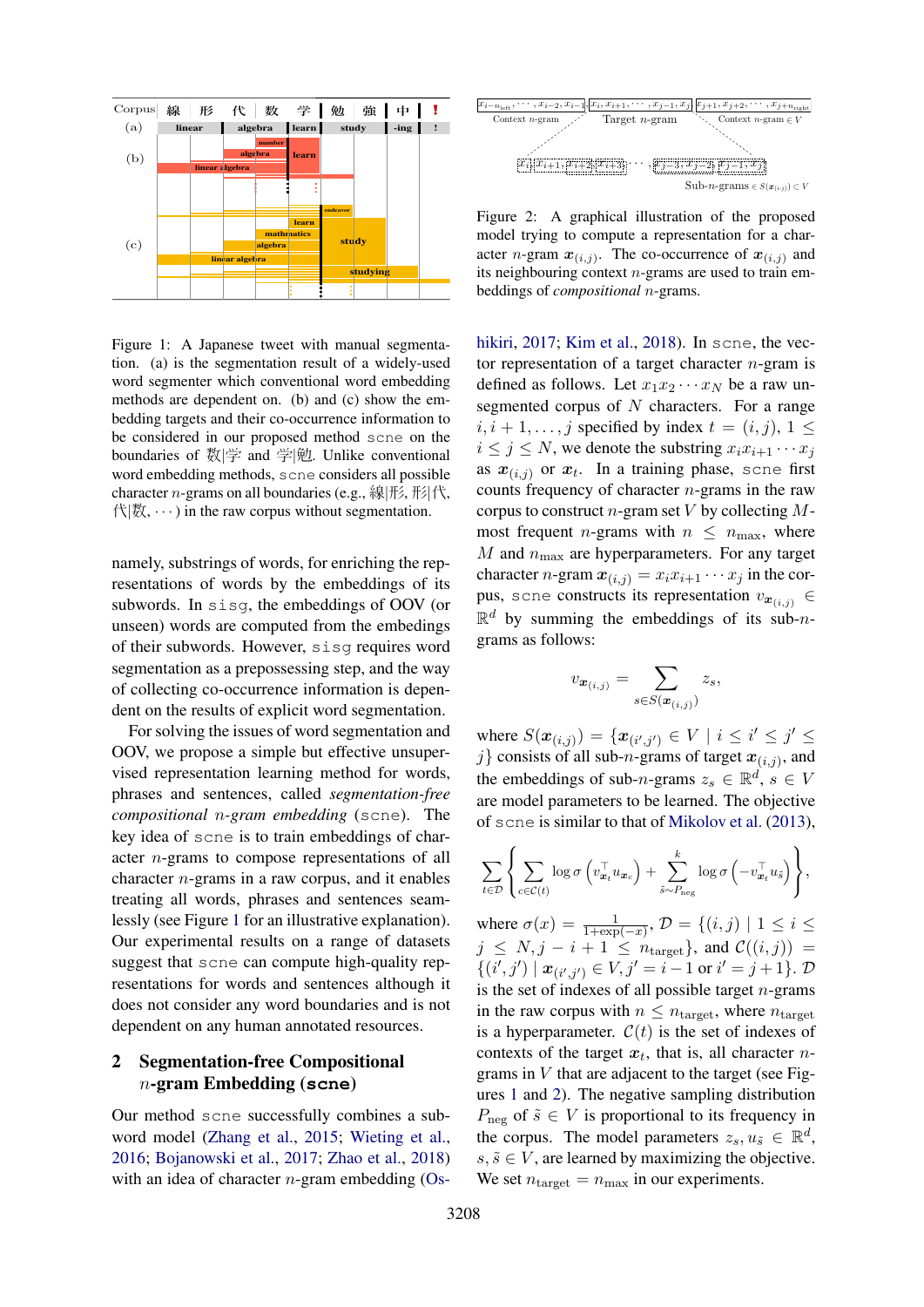

Figure 3: An example of a frequent  $n$ -gram lattice.

Although we examine frequent  $n$ -grams for simplicity, incorporating supervised word boundary information or *byte pair encoding* into the construction of *compositional* n-gram set would be an interesting future work (Kim et al., 2018; Sennrich et al., 2016; Heinzerling and Strube, 2018).

#### 2.1 Comparison to Oshikiri (2017)

To avoid the problems of word segmentation, Oshikiri (2017) proposed *segmentation-free word embedding* (sembei) (Oshikiri, 2017) that considers the  $M$ -most frequent character *n*-grams as individual words. Then, a *frequent* n*-gram lattice* is constructed, which is similar to a word lattice used in morphological analysis (see Figure 3). Finally, the pairs of adjacent  $n$ -grams in the lattice are considered as target-context pairs and they are fed to existing word embedding methods, e.g., skipgram (Mikolov et al., 2013). Although sembei is simple, the frequent  $n$ -gram vocabulary tends to include a vast amount of nonwords (Kim et al., 2018). Furthermore, its vocabulary size is limited to  $M$ , hence, sembei can not avoid the undesirable issue of OOV. The proposed scne avoids these problems by taking all possible character  $n$ -grams as embedding targets. Note that the target-context pairs of sembei are fully contained in those of scne (see Figure 1).

## 2.2 Comparison to Kim et al. (2018)

To overcome the problem of OOV in sembei, Kim et al. (2018) proposed an extension of sembei called *word-like* n*-gram embedding* (wne). In wne, the *n*-gram vocabulary is filtered to have more vaild words by taking advantage of a supervised probabilistic word segmenter. Although wne reduce the number of non-words, there is still the problem of OOV since its vocabulary size is limited. In addition, wne is dependent on word segmenter while scne does not.

## 2.3 Comparison to Bojanowski et al. (2017)

To deal with OOV words as well as rare words, Bojanowski et al. (2017) proposed *subword information skip-gram* (sisg) that enriches word embeddings with the representations of its subwords, i.e., sub-character  $n$ -grams of words. In sisq, a vector representation of a target word is encoded as the sum of the embeddings of its subwords. For instance, subwords of length  $n = 3$  of the word *where* are extracted as  $\langle \text{whr}, \text{whe}, \text{her}, \rangle$ ere, re>, where "<",">" are special symbols added to the original word to represent its left and right word boundaries. Then, a vector representation of *where* is encoded as the sum of the embeddings of these subwords and that of the special sequence <where>, which corresponds to the original word itself. Although sisg is powerful, it requires the information of word boundaries as its input, that is, semantic units need to be specified when encoding targets. Therefore, it cannot be directly applied to unsegmented languages. Unlike sisg, scne does not require such information. The proposed scne is much simpler, but due to its simpleness, the embedding target of scne should contains many non-words, which seems to be a problem (see Figure 1). However, our experimental results show that scne successfully captures the semantics of words and even sentences for unsegmented languages without using any knowledge of word boundaries (see Section 3).

## 3 Experiments

In this section, we perform two intrinsic and two extrinsic tasks at both word and sentence level, focusing on unsegmented languages. The implementation of our method is available on GitHub<sup>1</sup>.

#### 3.1 Common Settings

Baselines: We use skipgram (Mikolov et al., 2013), sisg (Bojanowski et al., 2017) and sembei (Oshikiri, 2017) as word embedding baselines. For sentence embedding, we first test simple baselines obtained by averaging the word vectors over a word-segmented sentence. In addition, we examine several recent successful sentence embedding methods, pv-dbow, pv-dm (Le and Mikolov, 2014) and sent2vec (Pagliardini et al., 2018) in an extrinsic task. Note that both scne and sembei have embeddings of frequent character n-grams as their model parameters, but

<sup>1</sup>www.github.com/kdrl/SCNE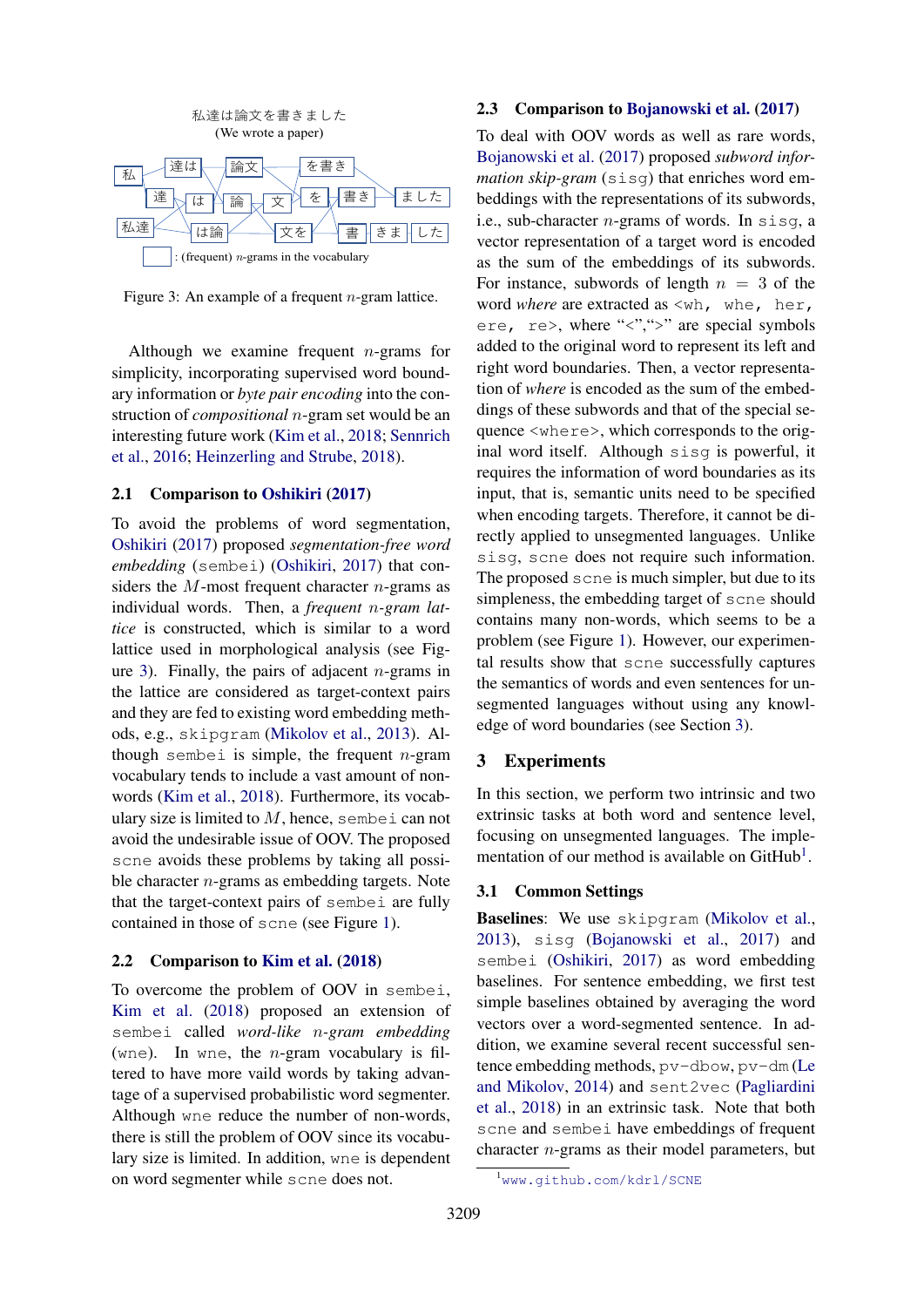

Figure 4: Word (left) and sentence (right) similarity tasks on portions of Chinese Wikipedia corpus.

the differences come from training strategies, such as embedding targets and the way of collecting cooccurrence information (see Section 2.1 for more details). For contrasting scne with sembei, we also propose a variant of sembei (denoted by sembei-sum) as one of baselines, which composes word and sentence embeddings by simply summing up the embeddings of their sub- $n$ -grams which are learned by sembei.

3210 10 50 100 200 300 Hyperparameters Tuning: To see the effect of rich resources for the segmentation-dependent baselines, we employ widely-used word segmenter with two settings: Using only a basic dictionary (basic) or using a rich dictionary together (rich). The dimension of embeddings is 200, the number of epochs is 10 and the number of negative samples is 10 for all the methods. The  $n$ -gram vocabulary size  $M = 2 \times 10^6$  is used for sisg, sembei and scne. The other hyperparameters, such as learning rate and  $n_{\text{max}}$ , are carefully adjusted via a grid search in the validation set. In the word similarity task, 2-fold cross validation is used for evaluation. In the sentence similarity task, we use the provided validation set. In the downstream tasks, vector representations are combined with a supervised logistic regression classifier. We repeat training and testing of the classifier 10 times, while the prepared dataset is randomly split into train (60%) and test (40%) sets at each time, and the hyperparameters are tuned by 3-fold cross validation in the train set. We adopt mean accuracy as the evaluation metric. See Appendix A.1 for more experimental details.

#### 3.2 Word and Sentence Similarity

We measure the ability of models to capture semantic similarity for words and sentences in Chinese; see Appendix A.2 for the experiment in

|                     | $skipgram_{rich}$ | $sisq_{rich}$ | sembei       | sembei-sum   | scne         |
|---------------------|-------------------|---------------|--------------|--------------|--------------|
| Wiki.<br><b>SNS</b> | 51.0<br>41.3      | 59.2<br>47.0  | 49.0<br>38.9 | 48.6<br>41.5 | 62.2<br>60.0 |
| Diff.               | $-9.7$            | $-12.2$       | $-10.1$      | $-7.1$       | $-2.2$       |

Table 1: Spearman rank correlations of the word similarity task on two different Chinese corpora. Best scores are boldface and 2nd best scores are underlined.

Japanese. Given a set of word pairs, or sentence pairs, and their human annotated similarity scores, we calculated Spearman's rank correlation between the cosine similarities of the embeddings and the scores. We use the dataset of Jin and Wu (2012) and Wang et al. (2017) for Chinese word and sentence similarity respectively. Note that the conventional models, such as skipgram, cannot provide the embeddings for OOV words, while the *compositional* models, such as sisg and scne, can compute the embeddings by using their subword modeling. In order to show comparable results, we use the null vector for these OOV words following Bojanowski et al. (2017).

Results: To see the effect of training corpus size, we train all models on portions of Wikipedia<sup>2</sup>. The results are shown in Figure 4. As it can be seen, the proposed scne is competitive with or outperforms the baselines for both word and sentence similarity tasks. Moreover, it is worth noting that scne provides high-quality representations even when the size of training corpus is small, which is crucial for practical real-world settings where rich data is not available. For a next experiment to see the effect of noisiness of training corpus, we test both noisy SNS corpus and the Wikipedia corpus<sup>3</sup> of the same size. The results are reported in Table 1. As it can be seen, the performance of segmentation-dependent methods (skipgram, sisg) are decreased greatly by the noisiness of the corpus, while scne degrades only marginally. The other two segmentation-free methods (sembei, sembei-sum) performed poorly. This shows the efficacy of our method in the noisy texts. On the other hand, in preliminary experiments on English (not shown), scne did not get better results than our segmentation-dependent baselines and it will be a future work to incorporate easily obtainable word boundary information into scne for segmented languages.

<sup>&</sup>lt;sup>2</sup>We use 10, 50, 100, 300MB of Wikipedia from the head. <sup>3</sup>We use 100MB of Sina Weibo posts for Chinese SNS corpus and 100MB of Chinese Wikipedia corpus.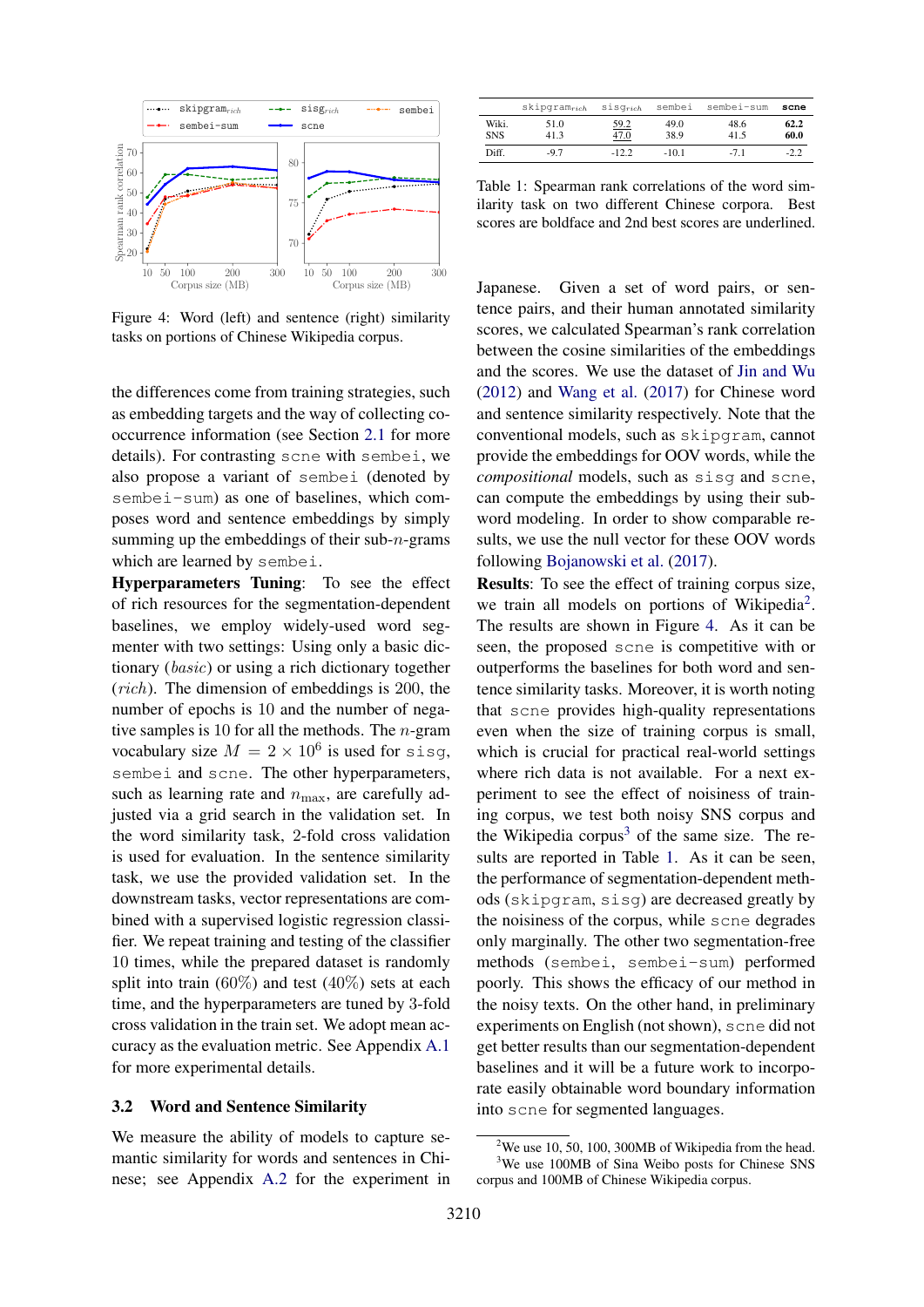|                    | Wikipedia corpora |           |            |                    | Noisy SNS corpora |           |            |           |            |           |            |           |
|--------------------|-------------------|-----------|------------|--------------------|-------------------|-----------|------------|-----------|------------|-----------|------------|-----------|
|                    | Chinese           |           |            | Korean<br>Japanese |                   |           | Chinese    |           | Japanese   |           | Korean     |           |
|                    | All               | Intersec. | All        | Intersec.          | All               | Intersec. | All        | Intersec. | All        | Intersec. | All        | Intersec. |
| $skipgram_{basic}$ | 8.9(11)           | 81.0      | 7.8 (10)   | 75.7               | 11.5(15)          | 77.1      | 2.9(5)     | 58.2      | 2.9(7)     | 41.4      | 2.4(7)     | 35.4      |
| $skipgram_{rich}$  | 9.5(12)           | 81.0      | 16.7(20)   | 75.8               | 11.9(15)          | 76.9      | 3.0(5)     | 58.2      | 4.1(9)     | 40.9      | 2.5(7)     | 34.2      |
| $s$ is $q_{basic}$ | 79.2 (100)        | 82.3      | 72.2 (100) | 75.7               | 72.2 (100)        | 76.2      | 71.0 (100) | 64.8      | 67.1 (100) | 46.9      | 63.4(100)  | 39.8      |
| $s$ is $q_{rich}$  | 79.5 (100)        | 82.2      | 73.3 (100) | 74.7               | 72.4 (100)        | 76.6      | 70.8 (100) | 64.9      | 67.5(100)  | 46.0      | 63.3(100)  | 37.7      |
| sembei             | 21.8(25)          | 79.0      | 18.2(23)   | 70.1               | 14.2(19)          | 41.8      | 4.5(7)     | 59.6      | 4.9(10)    | 41.9      | 5.0(13)    | 33.7      |
| sembei-sum         | 76.8 (100)        | 74.2      | 69.9 (100) | 61.3               | 66.3 (100)        | 56.0      | 72.3(100)  | 56.4      | 66.3 (100) | 40.7      | 64.3 (100) | 34.8      |
| scne (Proposed)    | 79.8 (100)        | 81.5      | 73.9 (100) | 74.0               | 73.2 (100)        | 73.9      | 74.9 (100) | 65.0      | 68.1 (100) | 47.6      | 65.3 (100) | 38.2      |

Table 2: Noun category prediction accuracies (higher is better) and coverages [%] (in parentheses, higher is better).

|                                     | Segmentation-free | Chinese | Japanese | Korean |
|-------------------------------------|-------------------|---------|----------|--------|
| $pv$ -dbow $_{basic}$               |                   | 82.84   | 85.24    | 84.16  |
| $pv$ -dbow $_{rich}$                |                   | 83.47   | 85.55    | 84.80  |
| $pv - dm_{basic}$                   |                   | 76.96   | 80.67    | 66.35  |
| $pv-dm_{rich}$                      |                   | 77.94   | 81.37    | 67.32  |
| sent2vec <sub>basic</sub>           |                   | 85.09   | 87.12    | 82.31  |
| $sent2vec_{rich}$                   |                   | 85.39   | 87.20    | 82.34  |
| skipgram basic                      |                   | 85.79   | 86.76    | 84.06  |
| $skipgram_{rich}$                   |                   | 85.77   | 87.16    | 84.48  |
| $s$ isg $_{basic}$                  |                   | 85.67   | 87.22    | 84.34  |
| $s$ is $g_{rich}$                   |                   | 85.04   | 87.25    | 84.35  |
| sembei-sum                          | $\checkmark$      | 83.41   | 80.80    | 74.98  |
| $\texttt{score}_{n_{\text{max}}=8}$ | $\checkmark$      | 87.07   | 87.42    | 84.15  |
| $\mathtt{score}_{n_{\max}=16}$      | √                 | 87.76   | 88.03    | 86.74  |

Table 3: Sentiment classification accuracies [%].

#### 3.3 Noun Category Prediction

As a word-level downstream task, we conduct a noun category prediction on Chinese, Japanese and Korean<sup>4</sup>. Most settings are the same as those of Oshikiri (2017). Noun words and their semantic categories are extracted from Wikidata (Vrandečić and Krötzsch, 2014) with a predetermined semantic category  $set^5$ , and the classifier is trained to predict the semantic category of words from the learned word representations, where unseen words are skipped in training and treated as errors in testing. To see the effect of the noisiness of corpora, both noisy SNS corpus and Wikipedia corpus of the same size are examined as training corpora $6$ .

Results: The results are reported in Table 2. Since the set of covered nouns (i.e., non-OOV words) depends on the methods, we calculate accuracies in two ways for a fair comparison: Using all the nouns and using the intersection of the covered nouns. scne achieved the highest accuracies in all the settings when using all the nouns, and also performed well when using the intersection of the covered nouns, especially for the noisy corpora.

## 3.4 Sentiment Analysis

As a sentence-level evaluation, we perform sentiment analysis on movie review data. We use 101k, 56k and 200k movie reviews and their scores respectively from Chinese, Japanese and Korean movie review websites (see Appendix A.1.6 for more details). Each review is labeled as positive or negative by its rating score. Sentence embedding models are trained using the whole movie reviews as training corpus. Among the reviews, 5k positive and 5k negative reviews are randomly selected, and the selected reviews are used to train and test the classifiers as explained in Section 3.1. Results: The results are reported in Table 3. The accuracies show that scne is also very effective in the sentence-level application. In this experiment, we observe that the larger  $n_{\text{max}}$  contributes to the performance improvement in sentence-level application by allowing our model to capture composed representations for longer phrases or sentences.

## 4 Conclusion

We proposed a simple yet effective unsupervised method to acquire general-purpose vector representations of words, phrases and sentences seamlessly, which is especially useful for languages whose word boundaries are not obvious, i.e., unsegmented languages. Although our method does not rely on any manually annotated resources or word segmenter, our extensive experiments show that our method outperforms the conventional approaches that depend on such resources.

## Acknowledgments

We would like to thank anonymous reviewers for their helpful advice. This work was partially supported by JSPS KAKENHI grant 16H02789 to HS and 18J15053 to KF.

<sup>4</sup>Although Korean has spacing, word boundaries are not obviously determined by space.

 $<sup>5</sup>$  {food, song, music band name, manga, fictional charac-</sup> ter name, television series, drama, chemical compound, disease, taxon, city, island, country, year, business enterprise, public company, profession, university, language, book}

<sup>&</sup>lt;sup>6</sup>For each language, we use 100MB of Wikipedia and SNS data as training corpora. For the SNS data, we use Sina Weibo for Chinese and Twitter for the rest.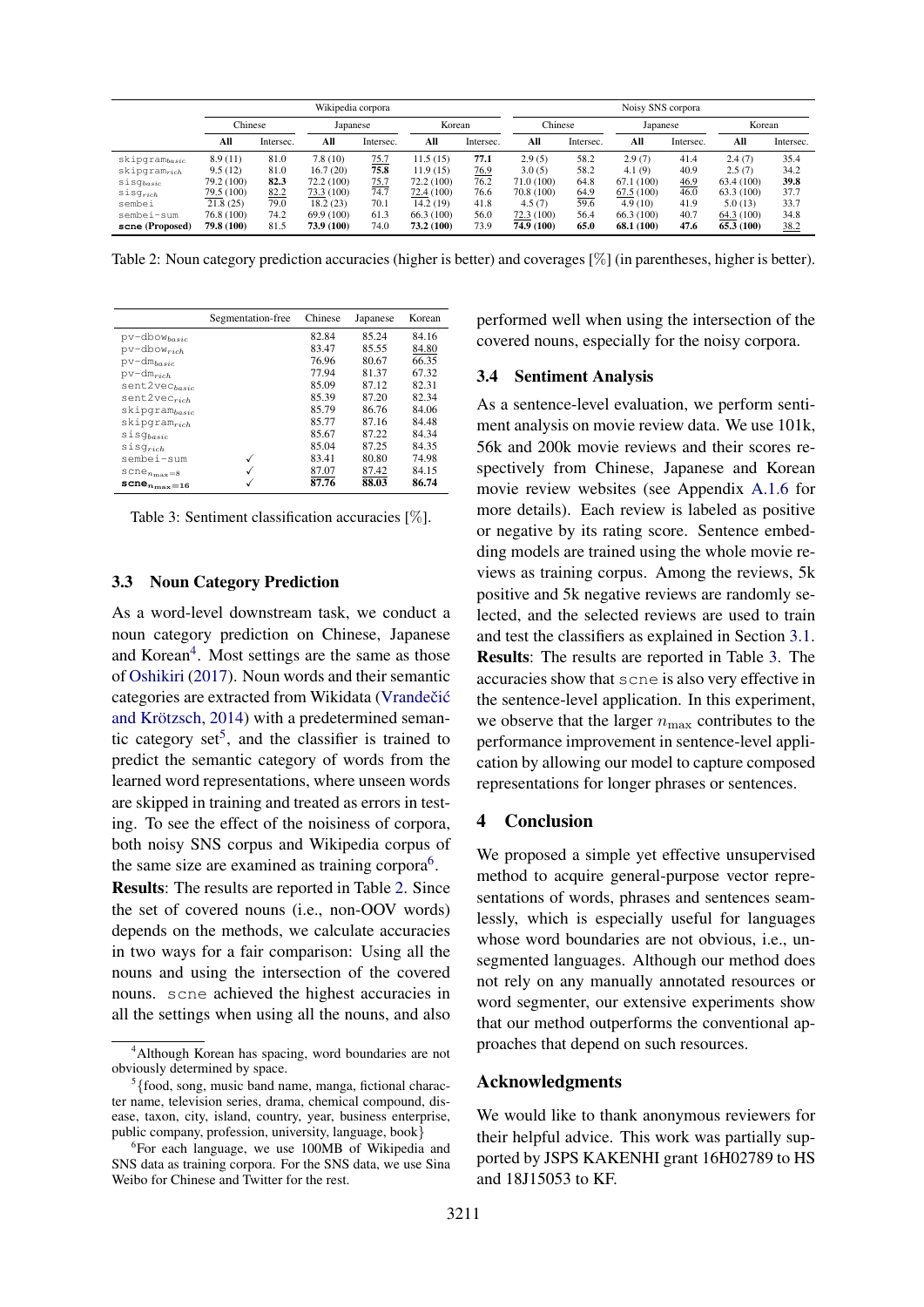### References

Piotr Bojanowski, Edouard Grave, Armand Joulin, and Tomas Mikolov. 2017. Enriching Word Vectors with Subword Information. *Transactions of the Association for Computational Linguistics*, 5(1):135–146.

Daan van Esch. 2012. Leidon Weibo Corpus.

- J.R. Firth. 1957. A synopsis of linguistic theory 1930- 1955. *Studies in linguistic analysis*, pages 1–32.
- Zellig S Harris. 1954. Distributional structure. *Word*, 10(2-3):146–162.
- Benjamin Heinzerling and Michael Strube. 2018. BPEmb: Tokenization-free Pre-trained Subword Embeddings in 275 Languages. In *Proceedings of the 11th Language Resources and Evaluation Conference*, pages 2989–2993. European Language Resource Association.

Heewon Jeon. 2016. NIA (National Information Society Agency) Dictionary.

Peng Jin and Yunfang Wu. 2012. SemEval-2012 Task 4: Evaluating Chinese Word Similarity. In *\*SEM 2012: The First Joint Conference on Lexical and Computational Semantics – Volume 1: Proceedings of the main conference and the shared task, and Volume 2: Proceedings of the Sixth International Workshop on Semantic Evaluation (SemEval 2012)*, pages 374–377. Association for Computational Linguistics.

Sun Junyi. 2013. Jieba.

- Geewook Kim, Kazuki Fukui, and Hidetoshi Shimodaira. 2018. Word-like character n-gram embedding. In *Proceedings of the 2018 EMNLP Workshop W-NUT: The 4th Workshop on Noisy User-generated Text*, pages 148–152. Association for Computational Linguistics.
- Quoc Le and Tomas Mikolov. 2014. Distributed Representations of Sentences and Documents. In *Proceedings of the 31st International Conference on Machine Learning*, volume 32 of *Proceedings of Machine Learning Research*, pages 1188–1196. PMLR.
- Mu Li, Jianfeng Gao, Changning Huang, and Jianfeng Li. 2003. Unsupervised Training for Overlapping Ambiguity Resolution in Chinese Word Segmentation. In *Proceedings of the Second SIGHAN Workshop on Chinese Language Processing - Volume 17*, SIGHAN '03, pages 1-7. Association for Computational Linguistics.
- Xiao Luo, Maosong Sun, and Benjamin K. Tsou. 2002. Covering Ambiguity Resolution in Chinese Word Segmentation Based on Contextual Information. In *Proceedings of the 19th International Conference on Computational Linguistics - Volume 1*, COLING '02, pages 1–7. Association for Computational Linguistics.
- Tomas Mikolov, Ilya Sutskever, Kai Chen, Greg S Corrado, and Jeff Dean. 2013. Distributed Representations of Words and Phrases and their Compositionality. In C. J. C. Burges, L. Bottou, M. Welling, Z. Ghahramani, and K. Q. Weinberger, editors, *Advances in Neural Information Processing Systems 26*, pages 3111–3119. Curran Associates, Inc.
- Takamasa Oshikiri. 2017. Segmentation-Free Word Embedding for Unsegmented Languages. In *Proceedings of the 2017 Conference on Empirical Methods in Natural Language Processing*, pages 767– 772. Association for Computational Linguistics.
- Matteo Pagliardini, Prakhar Gupta, and Martin Jaggi. 2018. Unsupervised Learning of Sentence Embeddings Using Compositional n-Gram Features. In *Proceedings of the 2018 Conference of the North American Chapter of the Association for Computational Linguistics: Human Language Technologies, Volume 1 (Long Papers)*, pages 528–540. Association for Computational Linguistics.
- Jeffrey Pennington, Richard Socher, and Christopher Manning. 2014. Glove: Global Vectors for Word Representation. In *Proceedings of the 2014 Conference on Empirical Methods in Natural Language Processing (EMNLP)*, pages 1532–1543. Association for Computational Linguistics.
- Itsumi Saito, Kugatsu Sadamitsu, Hisako Asano, and Yoshihiro Matsuo. 2014. Morphological Analysis for Japanese Noisy Text based on Character-level and Word-level Normalization. In *Proceedings of COLING 2014, the 25th International Conference on Computational Linguistics: Technical Papers*, pages 1773–1782. Dublin City University and Association for Computational Linguistics.
- Yuya Sakaizawa and Mamoru Komachi. 2018. Construction of a Japanese Word Similarity Dataset. In *Proceedings of the 11th Language Resources and Evaluation Conference*, pages 948–951. European Language Resource Association.
- Toshinori Sato. 2015. Neologism dictionary based on the language resources on the Web for Mecab.
- Rico Sennrich, Barry Haddow, and Alexandra Birch. 2016. Neural Machine Translation of Rare Words with Subword Units. In *Proceedings of the 54th Annual Meeting of the Association for Computational Linguistics (Volume 1: Long Papers)*, pages 1715– 1725. Association for Computational Linguistics.
- Yan Shao, Christian Hardmeier, and Joakim Nivre. 2018. Universal Word Segmentation: Implementation and Interpretation. *Transactions of the Association for Computational Linguistics*, 6:421–435.
- Chengjie Sun, Chang-Ning Huang, Xiaolong Wang, and Mu Li. 2005. Detecting Segmentation Errors in Chinese Annotated Corpus. In *Proceedings of the Fourth SIGHAN Workshop on Chinese Language Processing*, pages 1–8. Association for Computational Linguistics.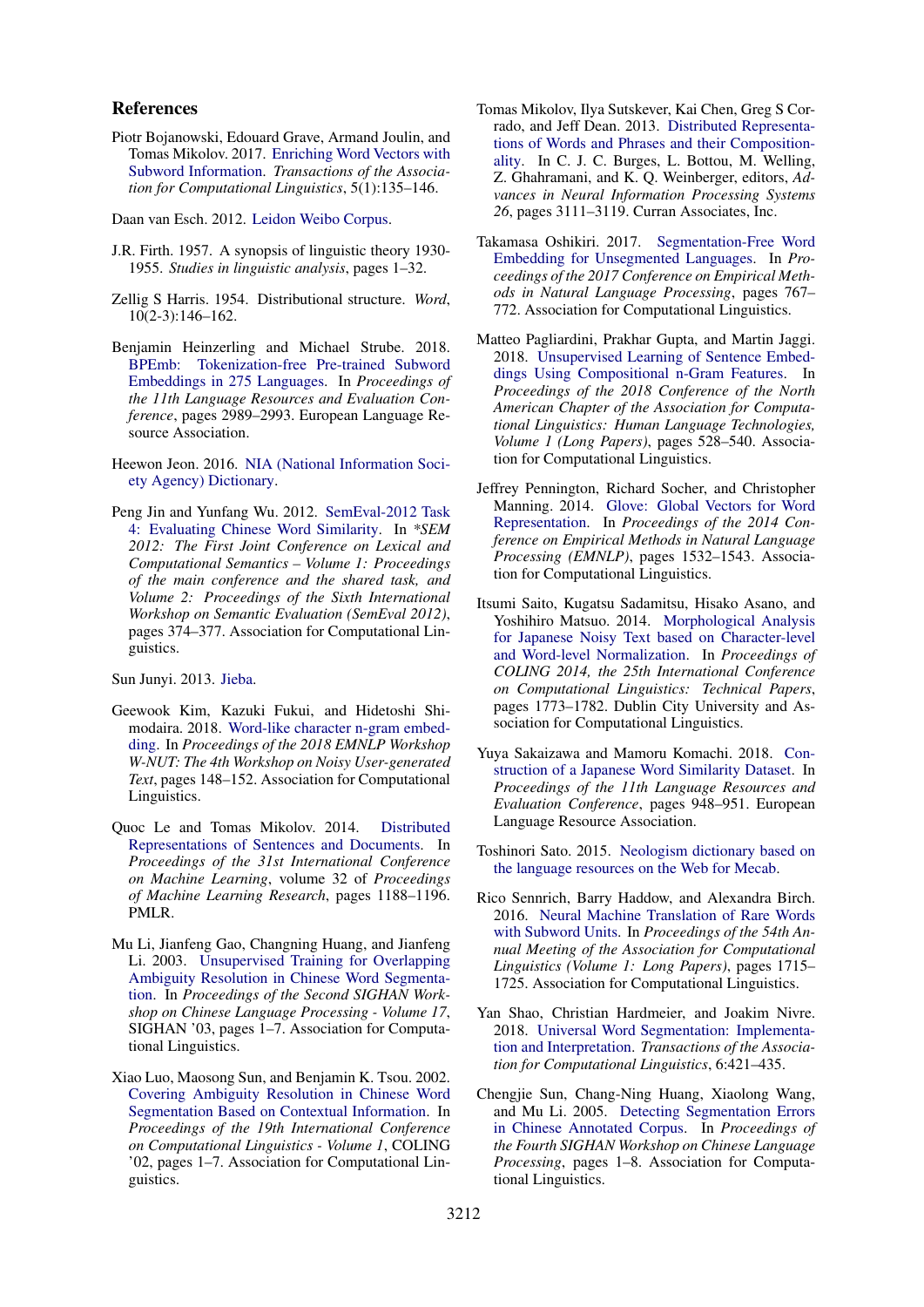- Denny Vrandečić and Markus Krötzsch. 2014. Wikidata: A Free Collaborative Knowledge Base. *Communications of the ACM*, 57:78–85.
- Shaonan Wang, Jiajun Zhang, and Chengqing Zong. 2017. Exploiting Word Internal Structures for Generic Chinese Sentence Representation. In *Proceedings of the 2017 Conference on Empirical Methods in Natural Language Processing*, pages 298– 303. Association for Computational Linguistics.
- John Wieting, Mohit Bansal, Kevin Gimpel, and Karen Livescu. 2016. Charagram: Embedding Words and Sentences via Character n-grams. In *Proceedings of the 2016 Conference on Empirical Methods in Natural Language Processing*, pages 1504–1515. Association for Computational Linguistics.
- Jia Xu, Richard Zens, and Hermann Ney. 2004. Do We Need Chinese Word Segmentation for Statistical Machine Translation? In *ACL SIGHAN Workshop 2004*, pages 122–128. Association for Computational Linguistics.
- Jie Yang, Yue Zhang, and Fei Dong. 2017. Neural Word Segmentation with Rich Pretraining. In *Proceedings of the 55th Annual Meeting of the Association for Computational Linguistics (Volume 1: Long Papers)*, pages 839–849. Association for Computational Linguistics.
- Xiang Zhang, Junbo Zhao, and Yann LeCun. 2015. Character-level Convolutional Networks for Text Classification. In C. Cortes, N. D. Lawrence, D. D. Lee, M. Sugiyama, and R. Garnett, editors, *Advances in Neural Information Processing Systems 28*, pages 649–657. Curran Associates, Inc.
- Jinman Zhao, Sidharth Mudgal, and Yingyu Liang. 2018. Generalizing Word Embeddings using Bag of Subwords. In *Proceedings of the 2018 Conference on Empirical Methods in Natural Language Processing*, pages 601–606. Association for Computational Linguistics.

## A Appendices

## A.1 Experimental Details

## A.1.1 Hyperparameters Tuning

For skipgram, we performed a grid search over  $(h, \gamma) \in \{1, 5, 10\} \times \{0.01, 0.025\}$ , where h is the size of context window and  $\gamma$  is the initial learning rate. For sisg, we performed a grid search over  $(h, \gamma, n_{\min}, n_{\max}) \in \{1, 5, 10\} \times \{0.01, 0.025\} \times$  ${1, 3} \times {4, 8, 12}$ , where h is the size of context window,  $\gamma$  is the initial learning rate,  $n_{min}$ is the minimum length of character  $n$ -gram and  $n_{max}$  is the maximum length of character *n*-gram. For pv-dbow, pv-dm and sent2vec, we performed a grid search over  $(h, \gamma) \in \{5, 10\} \times$  $\{0.01, 0.05, 0.1, 0.2, 0.5\}$ , where h is the size of

context window and  $\gamma$  is the initial learning rate. For sembei and scne, we used the initial learning rate 0.01 and  $n_{\min} = 1$ . The maximum length of *n*-gram to consider  $n_{\text{max}}$  is grid searched over  $\{4, 6, 8\}$  in the word and sentence similarity tasks. In the noun category prediction task, we used  $n_{\text{max}} = 8$  for sembei and the  $n_{\text{max}}$  of scne is grid searched over  $\{4, 6, 8\}$ . For sentiment analysis task, we tested both  $n_{\text{max}} = 8$  and  $n_{\text{max}} = 16$ for sembei and scne to see the effect of large  $n_{\text{max}}$ . After carefully monitoring the loss curve and the performance in the word and sentence similarity tasks, we set the number of epochs 10 for all methods. In preliminary experiments, we also tested the number of epochs 20 for the wordsegmentation-dependent baselines but there were no significant differences. In the two supervised downstream tasks, the learned vector representations are combined with the logistic regression classifier. The parameter  $C$ , which is the inverse of regularization strength of the classifier, is adjusted via a grid search over  $C \in \{0.1, 0.5, 1, 5, 10\}.$ Again, as explained in the main paper, the hyperparamters are grid searched on the determined validation set for all experiments.

## A.1.2 Implementations

Here we provide the list of implementations of baselines which are used in our experiments. For skipgram<sup>7</sup>, sisg<sup>8</sup>, sembei<sup>9</sup>, and sent  $2$ vec<sup>10</sup>, we use the official implementations provided by the authors. Meanwhile, as for pv-dbow and pv-dm, we employ a widely-used implementation of Gensim library<sup>11</sup>.

# A.1.3 Word Segmenters and Word Dictionaries for Unsegmented Languages

Below we list the word segmentation tools and word dictionaries which are used in our experiments. We employed a widely-used word segmentation tool for each language.

For Chinese language, we used jieba $12$  with its

```
7https://code.google.com/archive/p/
word2vec/
  8https://github.com/facebookresearch/
fastText
  9https://github.com/oshikiri/
w2v-sembei
```
<sup>10</sup>https://github.com/epfml/sent2vec <sup>11</sup>https://radimrehurek.com/gensim/ models/doc2vec.html

<sup>12</sup>https://github.com/fxsjy/jieba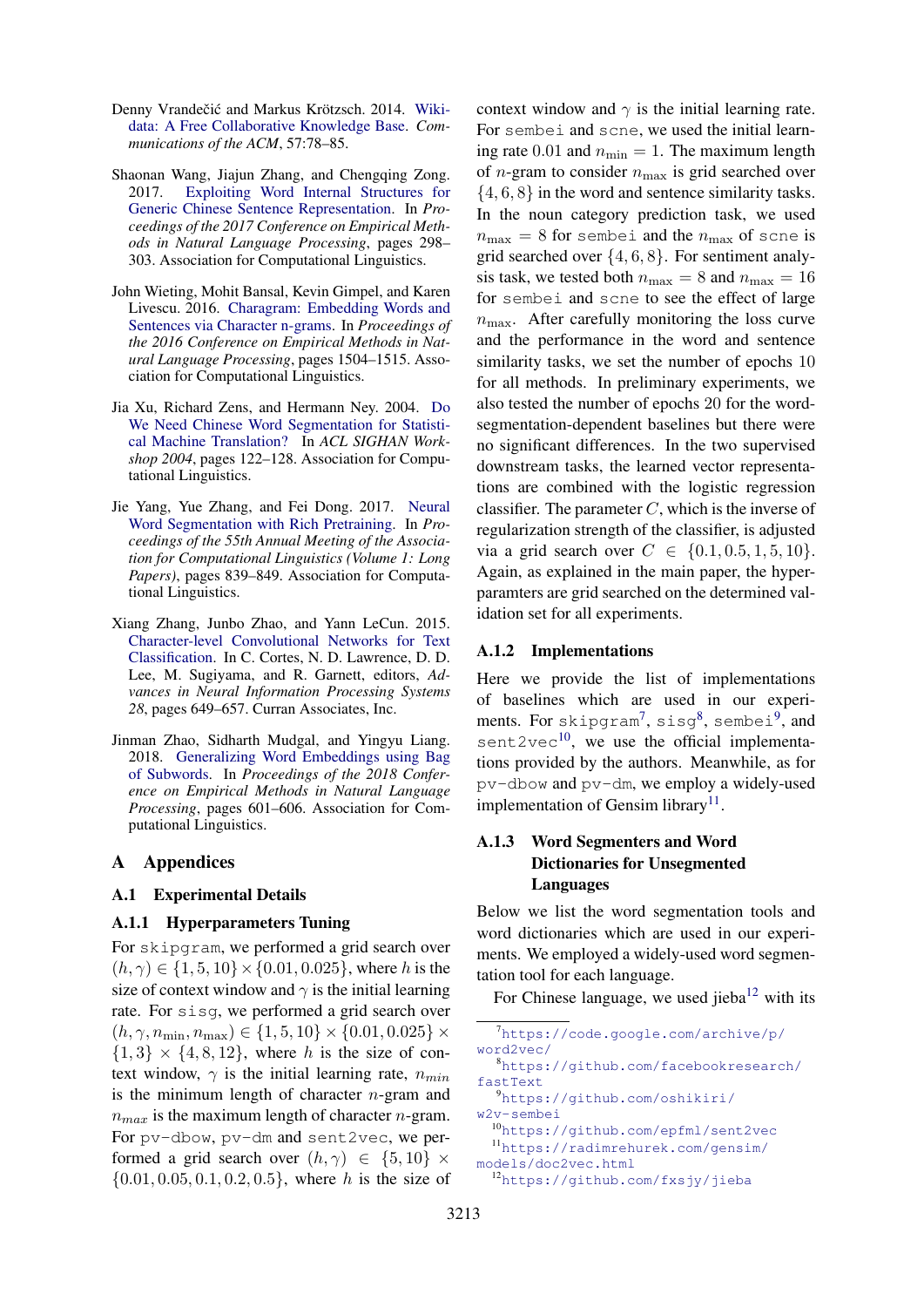default dictionary<sup>13</sup> or with an extended dictionary<sup>14</sup>, which fully supports both traditional and simplified Chinese characters.

For Japanese, we used  $MeCab<sup>15</sup>$  with its default dictionary called IPADI $C^{15}$  along with specially designed neologisms-extended dictionary called mecab-ipadic-NEologd<sup>16</sup>. Note that, because this extended dictionary *mecab-ipadic-NEologd* is specially designed to include many neologisms, there is a significant word coverage improvement by using this word dictionary as it can be seen in the Japanese noun category prediction task in the main paper.

For Korean, we used mecab- $ko^{17}$  with its default dictionary called mecab-ko-dic<sup>18</sup> along with another extended dictionary called NIADic<sup>19</sup>.

## A.1.4 Training Corpora

We prepared Wikipedia corpora and SNS corpora for Chinese, Japanese and Korean for our experiments. For the Wikipedia corpora, we used the first 10, 50, 100, 200 and 300MB of texts from the publicly available Wikipedia dumps $^{20}$ . The texts are extracted by using WikiExtractor tool<sup>21</sup>. For Chinese SNS corpus, we used 100MB of Leiden Weibo Corpus (van Esch, 2012) from the head. For Japanese and Korean SNS corpora, we collected Japanese and Korean tweets using Twitter Streaming API. We removed usernames and URLs from the SNS corpora. There were many informal words, emoticons and misspellings in the SNS corpora. We preserved them without preprocessing to see the effect of the noisiness of training corpora in our experiments.

## A.1.5 Preprocess of Wikidata

For the noun category prediction task, we extracted noun words and their semantic categories from Wikidata (Vrandečić and Krötzsch, 2014)

```
13https://github.com/fxsjy/jieba/blob/
master/jieba/dict.txt
 14https://github.com/fxsjy/jieba/blob/
master/extra_dict/dict.txt.big
 15http://taku910.github.io/mecab/
 16https://github.com/neologd/
mecab-ipadic-neologd
 17https://bitbucket.org/eunjeon/
mecab-ko
 18https://bitbucket.org/eunjeon/
mecab-ko-dic
 19https://github.com/haven-jeon/NIADic
 20https://dumps.wikimedia.org/
 21https://github.com/attardi/
wikiextractor
```

|                     | $skipgram_{rich}$ | $\texttt{sig}_{rich}$ | sembei     | sembei-sum | scne         |
|---------------------|-------------------|-----------------------|------------|------------|--------------|
| Wiki.<br><b>SNS</b> | 8.3<br>5.3        | <u>15.4</u><br>12.7   | 4.0<br>2.8 | 9.3<br>9.3 | 24.1<br>23.0 |
| Diff.               | $-3.0$            | $-2.7$                | $-1.2$     | $-0.0$     | $-1.1$       |

Table 4: Spearman rank correlations of the word similarity task on two different Japanese corpora.

following Oshikiri (2017). We determined the semantic category set used in our experiments as follows: First, we collected Wikidata objects that have Chinese, Japanese, Korean and English labels. Next, we sorted the categories by the number of noun words, and removed categories (e.g., *Wikimedia category* or *Wikimedia template*) that do not represent any semantic category. We also removed out several categories that contain too many noun words (e.g., *human*) or too few noun words (e.g., *academic discipline*). Since there were several duplicated labels for different Wikidata objects, the number of nouns for each language is slightly different. Each category has at least 0.1k words and no more than 5k words. The numbers of extracted noun words that are used in our experiments were 22,468, 22,396 and 22,298 for Chinese, Japanese and Korean, respectively.

## A.1.6 Movie Review Datasets

In the main paper, three movie review datasets are used to evaluate the quality of sentence embeddings. We used 101,114, 55,837 and 200,000 movie reviews and their rating scores from Yahoo奇摩電影22, Yahoo!映画<sup>23</sup> and Naver Movies<sup>24</sup> for Chinese, Japanese and Korean, respectively.

## A.2 Additional Experiment on Japanese

In this section, we show the results of Japanese word similarity experiments. We use the datasets of Sakaizawa and Komachi (2018). It contains 4427 pairs of words with human similarity scores. We omit sentence similarity task since there is no public widely-used benchmark dataset for Japanese yet. Following the main paper, given a set of word pairs and their human annotated similarity scores, we calculated Spearman's rank correlation between the cosine similarities of the embeddings and the human scores. We use 2-fold

```
ChineseMovieReviews
```
<sup>23</sup>https://github.com/dennybritz/ sentiment-analysis/tree/master/data

```
24https://github.com/e9t/nsmc
```
<sup>22</sup>https://github.com/fychao/